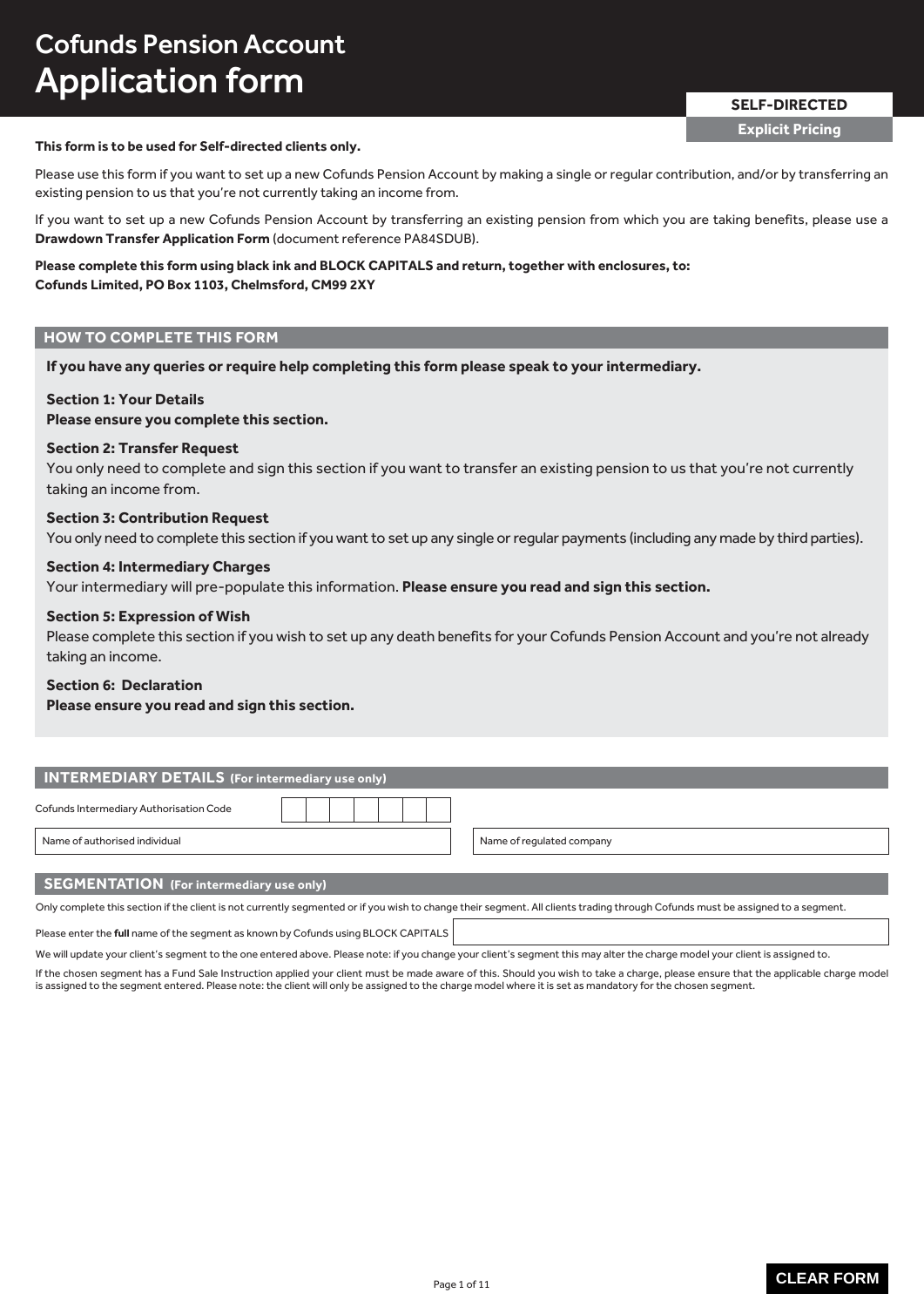#### **1 Your Details** Please enter, in the box opposite, an age from 55 to indicate when you intend to start taking benefits. This does not affect your right to begin taking benefits at any age permitted. Please note: if this field is left blank we will assume you intend to start taking benefits at age 75. Anticipated retirement age We can only accept applications from residents of the United Kingdom who are not citizens of the United States of America. Please read the following sentence and confirm by ticking the box if applicable. If you can't confirm and tick the box, please complete the **Individual Self-Certification form** that can be found in the Document Centre via the Cofunds website. I confirm that I am solely UK resident for tax purposes and not a US citizen If you are either married or in a registered civil partnership, please confirm the date of birth of your spouse. This will be used to produce your annual illustration. Spouse's/registered civil partner's date of birth  $\frac{1}{D}$   $\frac{1}{D}$   $\frac{1}{M}$   $\frac{1}{M}$   $\frac{1}{N}$   $\frac{1}{\gamma}$   $\frac{1}{\gamma}$   $\frac{1}{\gamma}$ **Gross annual earnings**  $\begin{array}{|c|c|c|c|c|c|}\n\hline\n\text{£}14,999 & & \text{£}15,000 - \text{£}29,999 & & \text{£}30,000 - \text{£}59,999 & & \text{£}60,000 - \text{£}99,999 & & \text{£}100,000 - \text{£}149,999 & & \text{£}150,000 + \text{brace}100,000 & & \text{£}100,000 - \text{brace}100,000 & & \text{£}100,000 & & \text{£}100,000 &$ **Source of wealth** Please tick one of the following which best describes the origin of your personal wealth. This information is required for anti-money laundering purposes. Income from employment Income from savings/investments Gift Lottery and other gambling winnings Inheritance Property sale Divorce settlement Income from a lifetime annuity Pension income from registered pension scheme(s) Other, please specify **Source of funds** Please tick one or more of the following which you intend to use to fund your Cofunds Pension Account. ļ Transfers from a registered pension scheme  $\overline{\phantom{a}}$  Personal contributions ļ Contributions from your employer\*  $\overline{\phantom{a}}$  Pension sharing order Contributions from another third party\* Other, please specify \*Please state their name and relationship to the investor (Please also enclose an identity verification form for the employer/third party.) Occupation Please indicate below which situation is applicable to you (Please tick one box only): **YOUR STATUS** Employer name Employed. If you have ticked this box, please provide your employer's details below. Receiving a pension chargeable to tax Caring for a person aged 16 or over Cofunds Client Reference Number (if you have one) Country of residence Nationality First name Middle name Surname Current permanent residential address Postcode Previous address if you have changed address in the last two years Postcode Male Female Date of birth  $\frac{1}{D}\sum_{D}\frac{1}{M}\frac{1}{M}\frac{1}{N}$ D D M M Y Y Y Y You should be able to find your National Insurance Number on a payslip, form P45 or P60, a letter from HM Revenue & Customs, a letter from the DWP, or pension order book. Contact telephone number Email address National Insurance Number \_\_/\_\_/\_\_/\_\_/\_ **Section 1: Your Details** Spouse's/registered civil partner's gender Male Remale

Employer address

Postcode

Unemployed

Caring for one or more children under the age of 16 years

Self-employed. If trading under a different name, please provide details below.

Other. If you have ticked this box, please provide further details below.

In full-time education

# **CLEAR FORM**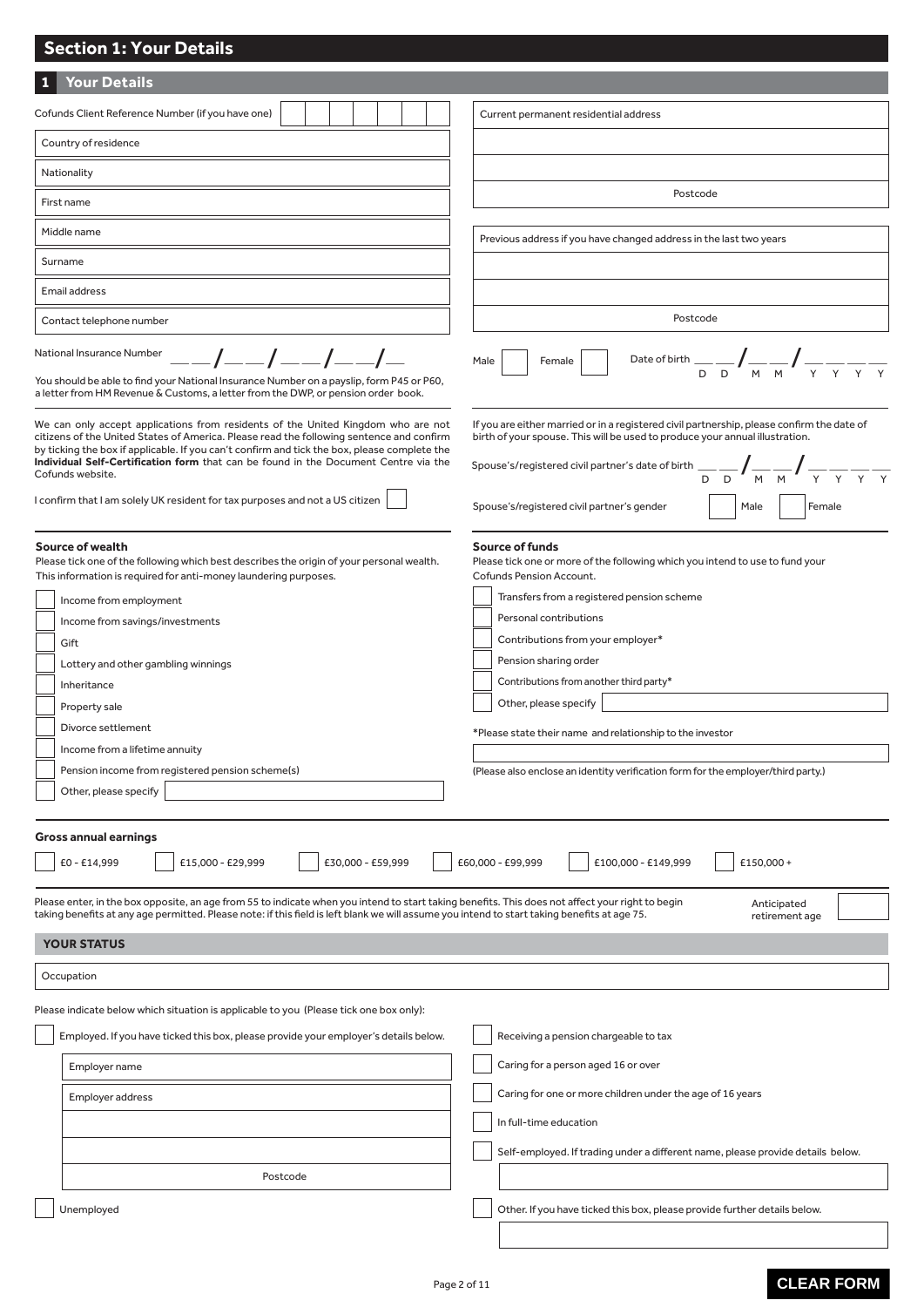# **Section 2: Transfer Request**

| <b>Section 2: Transfer Request</b>                                                                                                                                                                                                                                       |                                                        |  |  |
|--------------------------------------------------------------------------------------------------------------------------------------------------------------------------------------------------------------------------------------------------------------------------|--------------------------------------------------------|--|--|
| Please complete this section if you want to transfer an existing pension to us that you're not currently taking an income from.<br>If you wish to transfer more than two schemes please complete an additional Transfer Request Form.                                    |                                                        |  |  |
| <b>First Scheme to be Transferred (Scheme 1)</b><br>1                                                                                                                                                                                                                    |                                                        |  |  |
| <b>1A. SCHEME DETAILS</b>                                                                                                                                                                                                                                                |                                                        |  |  |
| Full name of transferring scheme                                                                                                                                                                                                                                         |                                                        |  |  |
| Type of scheme being transferred (e.g. personal pension)                                                                                                                                                                                                                 |                                                        |  |  |
| Is the transferring scheme a defined benefits pension scheme, for example, a final salary scheme?<br>If no, does the transferring scheme include:                                                                                                                        | Yes<br>No                                              |  |  |
| <b>Guaranteed Annuity Rates?</b>                                                                                                                                                                                                                                         | Yes<br>No                                              |  |  |
| Any other "safeguarded benefits" that provide a guarantee or promise such as Guaranteed<br>Minimum Pension (GMP) or guaranteed growth rates?                                                                                                                             | Yes<br>No                                              |  |  |
| If you are not sure, please check with your current scheme.                                                                                                                                                                                                              |                                                        |  |  |
| If yes to any question, please confirm that a suitably authorised financial adviser<br>recommended that you transfer the pension scheme.                                                                                                                                 | Yes<br>No                                              |  |  |
| We will not accept the transfer unless you have received such advice.<br>Please confirm the authorised firm and individual who gave you the advice:                                                                                                                      |                                                        |  |  |
| Regulated firm FCA number                                                                                                                                                                                                                                                |                                                        |  |  |
| Individual's name                                                                                                                                                                                                                                                        |                                                        |  |  |
| Regulated firm name                                                                                                                                                                                                                                                      |                                                        |  |  |
| Name of scheme administrator/trustee/insurance company                                                                                                                                                                                                                   | Scheme administrator/trustee/insurance company address |  |  |
| Policy/account number (if applicable)                                                                                                                                                                                                                                    |                                                        |  |  |
|                                                                                                                                                                                                                                                                          |                                                        |  |  |
| Postcode<br>£<br><b>Transfer value</b>                                                                                                                                                                                                                                   |                                                        |  |  |
| Before we can request the transfer, we will need a signed declaration from the adviser named above, confirming that they did recommend you to transfer the scheme to us.                                                                                                 |                                                        |  |  |
| <b>1B. ASSETS TO BE TRANSFERRED</b>                                                                                                                                                                                                                                      |                                                        |  |  |
| Please select one of the options below:                                                                                                                                                                                                                                  |                                                        |  |  |
| The transfer payment will comprise only cash                                                                                                                                                                                                                             |                                                        |  |  |
| Other assets are to be transferred as investments (i.e. transferring investments without selling them).                                                                                                                                                                  |                                                        |  |  |
| Please ensure that the current scheme administrator permits this. An Investment Transfer Schedule (document reference PA34GBUB), must be completed in full unless a full<br>current fund valuation containing all the information requested on the schedule is provided. |                                                        |  |  |
| Where an investment transfer is required, please tick below as appropriate:                                                                                                                                                                                              |                                                        |  |  |

A completed **Investment Transfer Schedule** (document reference PA34GBUB) is enclosed

A full valuation of the funds is enclosed; including SEDOL codes

All details requested on the **Investment Transfer Schedule** must be provided before we can request the transfer. Any investments that are not allowable must either be sold before we proceed with the transfer or remain with the current scheme.

### **2 Declaration (Scheme 1)**

#### **Please read and sign the declaration below to authorise the transfer(s):**

I declare that to the best of my knowledge and belief the statements made in this section (whether in my handwriting or not) are correct and complete.

I hereby consent to Suffolk Life obtaining details from the administrator/trustee or insurance company or other pension provider of any scheme, contract or arrangement of which I am or have been a member in connection with the transfer, and authorise the giving of such details to Suffolk Life.

I also consent to my intermediary obtaining the same details.

Intermediary firm name

Regulated firm FCA number

While Suffolk Life will request transfers in a timely manner, I understand that Suffolk Life is not responsible for the timely completion of the transfer.

I understand that Suffolk Life will not request any in specie transfer until all of the information requested in the Investment Transfer Schedule has been provided. I wish for the pension scheme benefits detailed above to be transferred to my Cofunds Pension Account.

#### **Declaration to the administrator of the transferring scheme(s):**

I authorise and instruct you to transfer funds from the plan(s) as listed above directly to Suffolk Life. Where you have asked me to give you any original policy document(s) in return for the transfer of funds and I am unable to do so, I promise to accept responsibility for any claims, losses and expenses of any nature which you may incur as a result of having made the transfer(s) listed above.

I authorise you to release all necessary information to Suffolk Life to enable the transfer of funds to Suffolk Life.

Page 3 of 11 I authorise you to obtain from and release to the financial intermediary named above any additional information that may be required to enable the transfer of funds.

If an employer is paying contributions to any of the plans as listed above, I authorise you release to that employer any relevant information in connection with the transfer of funds from the relevant plan(s).

Until this application is accepted and complete, Suffolk Life's responsibility is limited to the return of the total payment(s) to the administrator of the transferring scheme(s).

Where the payment(s) made to Suffolk Life represent(s) all of the funds under the plan(s) listed above, then payment made as requested will discharge the administrator of the transferring scheme of all claims and responsibilities in respect of the plan(s) listed.

Where the payment(s) made to Suffolk Life represent(s) part of the funds under the plan(s) listed above, then the administrator of the transferring scheme will be discharged of all claims and responsibilities only in respect of the part of the plan(s) represented by the payment(s).

#### **Declaration to Suffolk Life and the administrator of the transferring scheme(s):**

I promise to accept responsibility in respect of any claims, losses and expenses that Suffolk Life and the administrator of the transferring scheme may incur as a result of any incorrect information provided by me or of any failure on my part to comply with any aspect of this transfer form.

**Please note: it is a serious offence to make false statements. The penalties are severe. False statements could lead to prosecution.**

 Client name Client signature Date

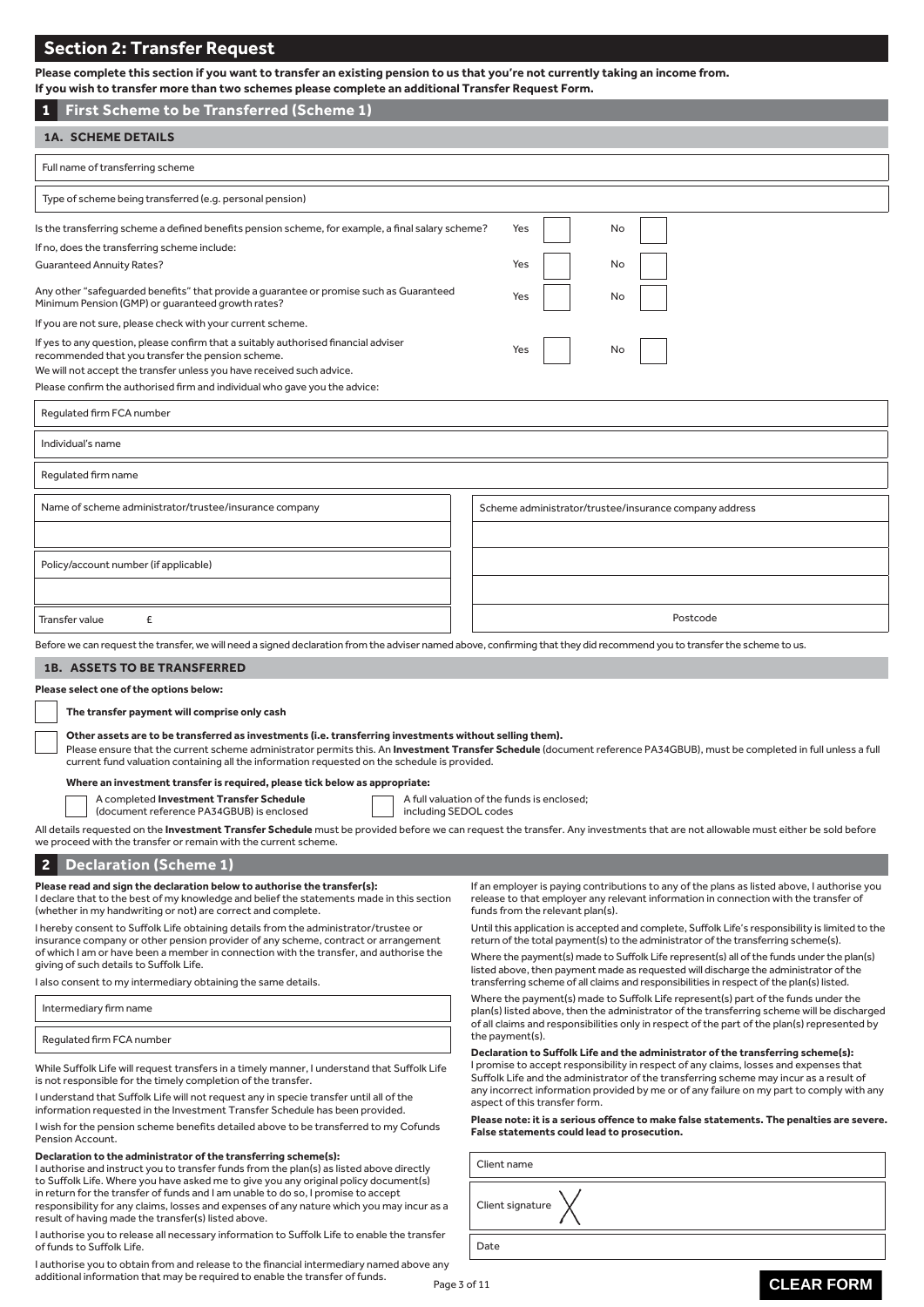| <b>Section 2: Transfer Request (continued)</b>                                                                                                                                                                                                                                                                                                                                                                                                                                                                                                                                                                                                                 |                                                                                                                                                                                                                                                                                                                                                                                                                                                                                                                                                                                                                                                                                                                                                                                                                                                                                                                                                |  |  |
|----------------------------------------------------------------------------------------------------------------------------------------------------------------------------------------------------------------------------------------------------------------------------------------------------------------------------------------------------------------------------------------------------------------------------------------------------------------------------------------------------------------------------------------------------------------------------------------------------------------------------------------------------------------|------------------------------------------------------------------------------------------------------------------------------------------------------------------------------------------------------------------------------------------------------------------------------------------------------------------------------------------------------------------------------------------------------------------------------------------------------------------------------------------------------------------------------------------------------------------------------------------------------------------------------------------------------------------------------------------------------------------------------------------------------------------------------------------------------------------------------------------------------------------------------------------------------------------------------------------------|--|--|
| <b>Second Scheme to be Transferred (Scheme 2)</b><br>3                                                                                                                                                                                                                                                                                                                                                                                                                                                                                                                                                                                                         |                                                                                                                                                                                                                                                                                                                                                                                                                                                                                                                                                                                                                                                                                                                                                                                                                                                                                                                                                |  |  |
| <b>3A. SCHEME DETAILS</b>                                                                                                                                                                                                                                                                                                                                                                                                                                                                                                                                                                                                                                      |                                                                                                                                                                                                                                                                                                                                                                                                                                                                                                                                                                                                                                                                                                                                                                                                                                                                                                                                                |  |  |
| Full name of transferring scheme                                                                                                                                                                                                                                                                                                                                                                                                                                                                                                                                                                                                                               |                                                                                                                                                                                                                                                                                                                                                                                                                                                                                                                                                                                                                                                                                                                                                                                                                                                                                                                                                |  |  |
| Type of scheme being transferred (e.g. personal pension)                                                                                                                                                                                                                                                                                                                                                                                                                                                                                                                                                                                                       |                                                                                                                                                                                                                                                                                                                                                                                                                                                                                                                                                                                                                                                                                                                                                                                                                                                                                                                                                |  |  |
| Is the transferring scheme a defined benefits pension scheme, for example, a final salary scheme?<br>If no, does the transferring scheme include:<br><b>Guaranteed Annuity Rates?</b><br>Any other "safeguarded benefits" that provide a guarantee or promise such as Guaranteed<br>Minimum Pension (GMP) or guaranteed growth rates?<br>If you are not sure, please check with your current scheme.<br>If yes to any question, please confirm that a suitably authorised financial adviser                                                                                                                                                                    | Yes<br>No<br>Yes<br>No<br>Yes<br>No                                                                                                                                                                                                                                                                                                                                                                                                                                                                                                                                                                                                                                                                                                                                                                                                                                                                                                            |  |  |
| recommended that you transfer the pension scheme.<br>We will not accept the transfer unless you have received such advice.<br>Please confirm the authorised firm and individual who gave you the advice:<br>Regulated firm FCA number                                                                                                                                                                                                                                                                                                                                                                                                                          | Yes<br>No                                                                                                                                                                                                                                                                                                                                                                                                                                                                                                                                                                                                                                                                                                                                                                                                                                                                                                                                      |  |  |
| Individual's name                                                                                                                                                                                                                                                                                                                                                                                                                                                                                                                                                                                                                                              |                                                                                                                                                                                                                                                                                                                                                                                                                                                                                                                                                                                                                                                                                                                                                                                                                                                                                                                                                |  |  |
| Regulated firm name                                                                                                                                                                                                                                                                                                                                                                                                                                                                                                                                                                                                                                            |                                                                                                                                                                                                                                                                                                                                                                                                                                                                                                                                                                                                                                                                                                                                                                                                                                                                                                                                                |  |  |
| Name of scheme administrator/trustee/insurance company                                                                                                                                                                                                                                                                                                                                                                                                                                                                                                                                                                                                         | Scheme administrator/trustee/insurance company address                                                                                                                                                                                                                                                                                                                                                                                                                                                                                                                                                                                                                                                                                                                                                                                                                                                                                         |  |  |
| Policy/account number (if applicable)                                                                                                                                                                                                                                                                                                                                                                                                                                                                                                                                                                                                                          |                                                                                                                                                                                                                                                                                                                                                                                                                                                                                                                                                                                                                                                                                                                                                                                                                                                                                                                                                |  |  |
| £<br>Transfer value                                                                                                                                                                                                                                                                                                                                                                                                                                                                                                                                                                                                                                            | Postcode                                                                                                                                                                                                                                                                                                                                                                                                                                                                                                                                                                                                                                                                                                                                                                                                                                                                                                                                       |  |  |
| Before we can request the transfer, we will need a signed declaration from the adviser named above, confirming that they did recommend you to transfer the scheme to us.                                                                                                                                                                                                                                                                                                                                                                                                                                                                                       |                                                                                                                                                                                                                                                                                                                                                                                                                                                                                                                                                                                                                                                                                                                                                                                                                                                                                                                                                |  |  |
| Please select one of the options below:<br>The transfer payment will comprise only cash<br>Other assets are to be transferred as investments (i.e. transferring investments without selling them).<br>Please ensure that the current scheme administrator permits this. An <b>Investment Transfer Schedule</b> (document reference PA34GBUB), must be completed in full unless a full<br>current fund valuation containing all the information requested on the schedule is provided.<br>Where an investment transfer is required, please tick below as appropriate:<br>A completed Investment Transfer Schedule<br>A full valuation of the funds is enclosed; |                                                                                                                                                                                                                                                                                                                                                                                                                                                                                                                                                                                                                                                                                                                                                                                                                                                                                                                                                |  |  |
| including SEDOL codes<br>(document reference PA34GBUB) is enclosed<br>All details requested on the <b>Investment Transfer Schedule</b> must be provided before we can request the transfer. Any investments that are not allowable must either be sold before<br>we proceed with the transfer or remain with the current scheme.                                                                                                                                                                                                                                                                                                                               |                                                                                                                                                                                                                                                                                                                                                                                                                                                                                                                                                                                                                                                                                                                                                                                                                                                                                                                                                |  |  |
| <b>Declaration (Scheme 2)</b><br>4<br>Please read and sign the declaration below to authorise the transfer(s):                                                                                                                                                                                                                                                                                                                                                                                                                                                                                                                                                 | If an employer is paying contributions to any of the plans as listed above, I authorise you                                                                                                                                                                                                                                                                                                                                                                                                                                                                                                                                                                                                                                                                                                                                                                                                                                                    |  |  |
| I declare that to the best of my knowledge and belief the statements made in this section<br>(whether in my handwriting or not) are correct and complete.<br>I hereby consent to Suffolk Life obtaining details from the administrator/trustee or<br>insurance company or other pension provider of any scheme, contract or arrangement<br>of which I am or have been a member in connection with the transfer, and authorise the<br>giving of such details to Suffolk Life.                                                                                                                                                                                   | release to that employer any relevant information in connection with the transfer of<br>funds from the relevant plan(s).<br>Until this application is accepted and complete, Suffolk Life's responsibility is limited to the<br>return of the total payment(s) to the administrator of the transferring scheme(s).<br>Where the payment(s) made to Suffolk Life represent(s) all of the funds under the plan(s)<br>listed above, then payment made as requested will discharge the administrator of the                                                                                                                                                                                                                                                                                                                                                                                                                                        |  |  |
| I also consent to my intermediary obtaining the same details.<br>Intermediary firm name                                                                                                                                                                                                                                                                                                                                                                                                                                                                                                                                                                        | transferring scheme of all claims and responsibilities in respect of the plan(s) listed.<br>Where the payment(s) made to Suffolk Life represent(s) part of the funds under the<br>plan(s) listed above, then the administrator of the transferring scheme will be discharged<br>of all claims and responsibilities only in respect of the part of the plan(s) represented by<br>the payment(s).<br>Declaration to Suffolk Life and the administrator of the transferring scheme(s):<br>I promise to accept responsibility in respect of any claims, losses and expenses that<br>Suffolk Life and the administrator of the transferring scheme may incur as a result of<br>any incorrect information provided by me or of any failure on my part to comply with any<br>aspect of this transfer form.<br>Please note: it is a serious offence to make false statements. The penalties are severe.<br>False statements could lead to prosecution. |  |  |
| Regulated firm FCA number                                                                                                                                                                                                                                                                                                                                                                                                                                                                                                                                                                                                                                      |                                                                                                                                                                                                                                                                                                                                                                                                                                                                                                                                                                                                                                                                                                                                                                                                                                                                                                                                                |  |  |
| While Suffolk Life will request transfers in a timely manner, I understand that Suffolk Life<br>is not responsible for the timely completion of the transfer.<br>I understand that Suffolk Life will not request any in specie transfer until all of the<br>information requested in the Investment Transfer Schedule has been provided.<br>I wish for the pension scheme benefits detailed above to be transferred to my Cofunds<br>Pension Account.                                                                                                                                                                                                          |                                                                                                                                                                                                                                                                                                                                                                                                                                                                                                                                                                                                                                                                                                                                                                                                                                                                                                                                                |  |  |
| Declaration to the administrator of the transferring scheme(s):<br>I authorise and instruct you to transfer funds from the plan(s) as listed above directly<br>to Suffolk Life. Where you have asked me to give you any original policy document(s)<br>in return for the transfer of funds and I am unable to do so, I promise to accept<br>responsibility for any claims, losses and expenses of any nature which you may incur as a<br>result of having made the transfer(s) listed above.                                                                                                                                                                   | Client name<br>Client signature                                                                                                                                                                                                                                                                                                                                                                                                                                                                                                                                                                                                                                                                                                                                                                                                                                                                                                                |  |  |
| I authorise you to release all necessary information to Suffolk Life to enable the transfer<br>of funds to Suffolk Life.<br>Lauthorise vou to obtain from and release to the financial intermediary named above any                                                                                                                                                                                                                                                                                                                                                                                                                                            | Date                                                                                                                                                                                                                                                                                                                                                                                                                                                                                                                                                                                                                                                                                                                                                                                                                                                                                                                                           |  |  |

I authorise you to obtain from and release to the financial intermediary named above any

additional information that may be required to enable the transfer of funds.

# **CLEAR FORM**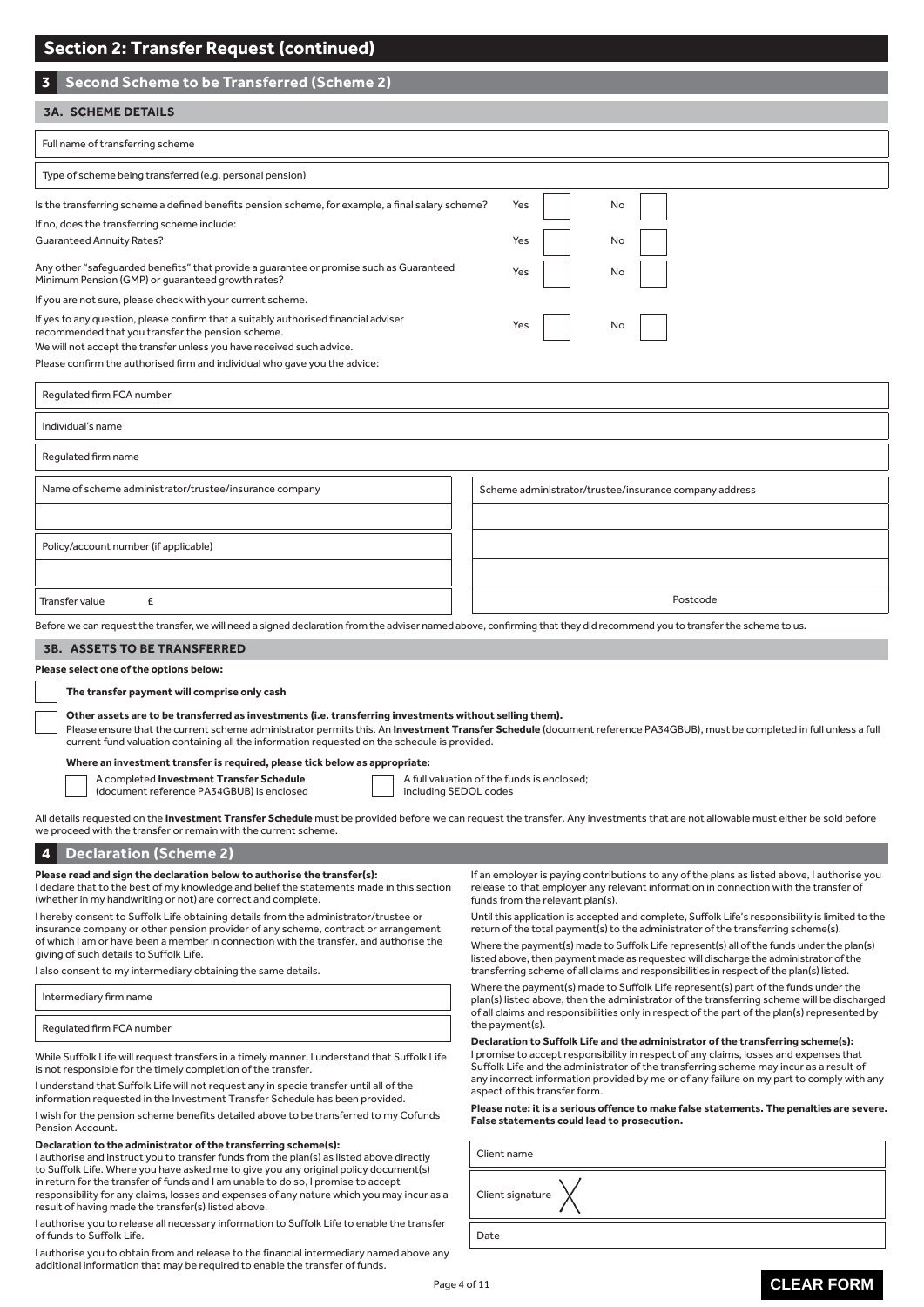# **Section 3: Contribution Request**

**Please complete this section if you want to set up any single or regular payments (including any made by third parties).**

| <b>Personal Contributions</b>                                                                                                                                                                                                                                                                                                                                                  |                                                                                                                                                                                           |  |  |
|--------------------------------------------------------------------------------------------------------------------------------------------------------------------------------------------------------------------------------------------------------------------------------------------------------------------------------------------------------------------------------|-------------------------------------------------------------------------------------------------------------------------------------------------------------------------------------------|--|--|
| Name of individual making contribution(s), if different from the main applicant                                                                                                                                                                                                                                                                                                |                                                                                                                                                                                           |  |  |
| Net single contribution                                                                                                                                                                                                                                                                                                                                                        | Cheque (payable to Cofunds Limited, with your Cofunds Pension<br>Select payment method:<br><b>OR</b><br>Account Client Reference Number and name written on back)<br>Cofunds Cash Account |  |  |
| <b>Net</b> regular contribution $\epsilon$                                                                                                                                                                                                                                                                                                                                     | Please complete a Direct Debit Instruction on page 11.                                                                                                                                    |  |  |
| Please note that reqular contributions can only be made monthly on the first day of every month. If a contribution is being made by an individual other than yourself, and we have not<br>previously verified their identity, we will require your intermediary to complete a Confirmation of Verification of Identity for a Private Individual (document reference PA25GBUB). |                                                                                                                                                                                           |  |  |
| <b>Employer Contributions</b>                                                                                                                                                                                                                                                                                                                                                  |                                                                                                                                                                                           |  |  |

| Your employer's contribution intentions, are for illustrative purposes only. The actual contributions may be more or less. |  |                                                                                                                 |  |
|----------------------------------------------------------------------------------------------------------------------------|--|-----------------------------------------------------------------------------------------------------------------|--|
| <b>Gross</b> single contribution                                                                                           |  | Please make cheque payable to Cofunds Limited, with your Cofunds Client Reference and name written on the back. |  |
| <b>Gross</b> regular contribution $\vert \mathbf{f} \vert$                                                                 |  | Please complete a <b>Direct Debit Instruction</b> on page 11.                                                   |  |

Please note that regular contributions can only be made monthly on the first day of every month. We will require the completion of an **Employer's Contribution Authority** (document reference PA72SDUB) in respect of any employer regular contribution detailed above. If a contribution is being made by an employer and we have not previously verified their identity, we will require your intermediary to complete a **Confirmation of Verification of Identity for a Non-Private Individual** (document reference PA26GBUB).

#### **3 New Regular Investment Instruction Details**

#### **Please indicate here your new Regular Investment Instruction amount per fund.**

**Please note: if you wish to set up a Standing Investment Instruction for any single contributions, this needs to be completed online. Please speak to your intermediary for more details.** If you wish to invest in further funds please complete a supplementary sheet and attach it to this application.

Please note: if your intermediary has agreed exclusive share classes with a Fund Manager for your selected funds, we'll always invest in that exclusive share class and not the share class you've selected below. Type of unit/share

| Fund manager, fund name and share class | $\sim$ .<br>(Delete as<br>appropriate) <sup>1</sup> | RII<br>Min £50 per fund <sup>2</sup> |
|-----------------------------------------|-----------------------------------------------------|--------------------------------------|
| (example) World Equity Z Fund           | $A \times C$ / INC                                  | £                                    |
|                                         | ACC / INC                                           | £                                    |
|                                         | ACC / INC                                           | £                                    |
|                                         | ACC / INC                                           | £                                    |
|                                         | ACC / INC                                           | Ι£                                   |
|                                         | ACC / INC                                           | £                                    |
|                                         | ACC / INC                                           | £                                    |
| Pension Trading Account                 |                                                     | f                                    |
| <b>TOTAL INVESTMENT AMOUNT</b>          |                                                     | $\epsilon$                           |

<sup>1</sup> ACC/INC: If you do not specify ACC or INC in this column, Cofunds will not be able to process your application.

 You must ensure that sufficient money is available in your Pension Trading Account for your Regular Investment Instruction. Please refer to the relevant Cofunds Pension Account Customer Agreement for more information.

#### **4 Income**

**Please indicate here where you would like income generated from income producing funds to be paid. In the absence of any instruction, any income generated will be reinvested or will follow your previous instruction.**

**If you have selected the option to 'Reinvest' this will only be applied to the commission-free share class funds you hold.** 

| Reinvest OR |  |
|-------------|--|
|             |  |

Paid into your Pension Trading Account

#### **5 Pension Input Period**

A Pension Input Period is the period over which contributions made to this plan are tested against the Annual Allowance. Unless you tell us otherwise the Pension Input Period for your Cofunds Pension Account will be from 6 April to 5 April each year.

#### **6 Money Purchase Annual Allowance (MPAA)**

The MPAA is a £10,000 allowance which may apply to your money purchase pension contributions. The MPAA is triggered by accessing any of your pensions in certain ways, such as receiving income in flexi-access drawdown or from a flexible annuity.

If you have triggered the MPAA, your scheme administrator or insurance company will have told you within 31 days of the trigger.

Please confirm whether you have triggered the MPAA:

I have not triggered the MPAA

I have triggered the MPAA: Date of MPAA trigger

Scheme where trigger occurred

**CLEAR FORM**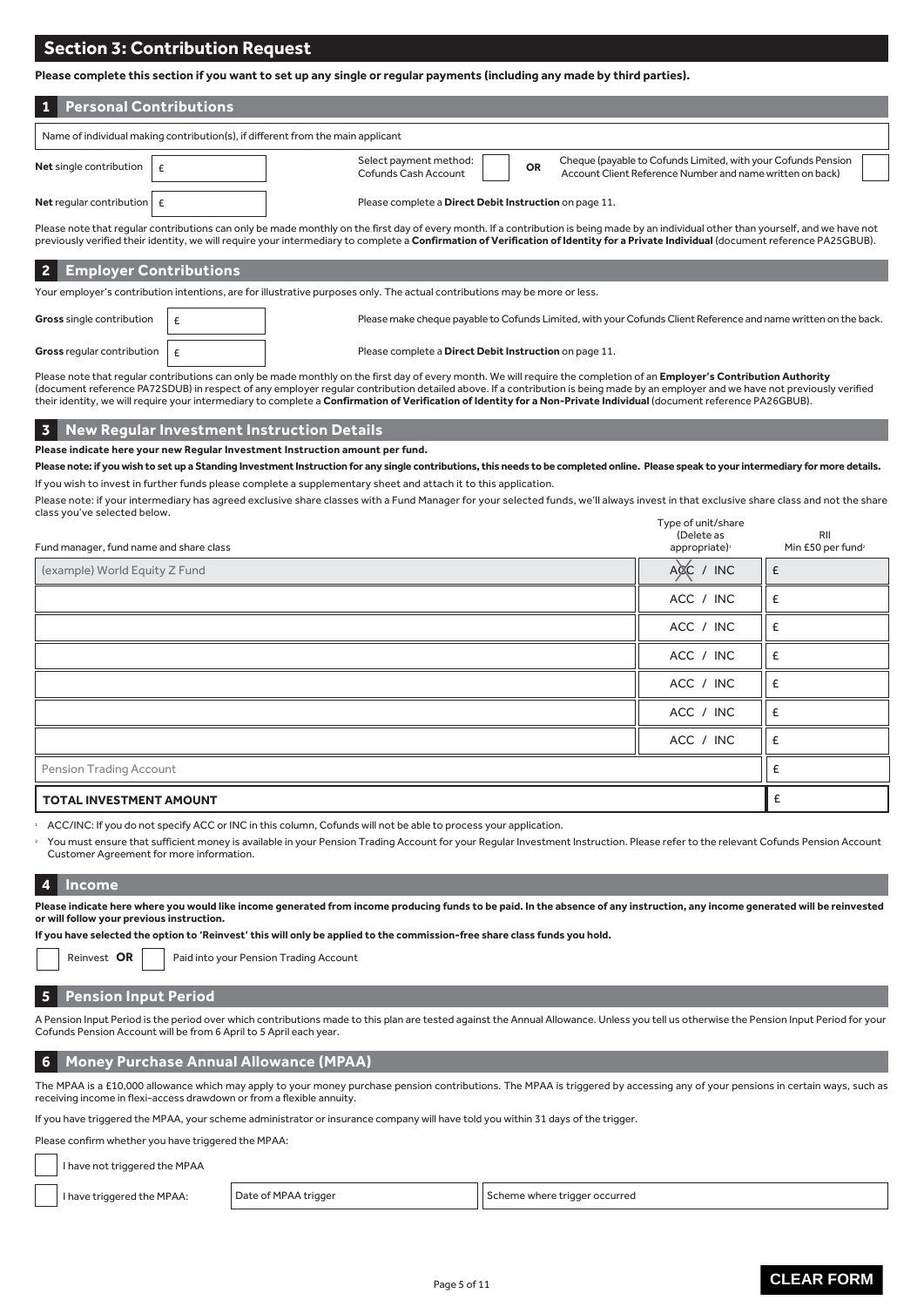# **Section 4: Intermediary Charges**

**Your intermediary will pre-populate this information. Please ensure you read and sign this section.**

# **1 Service and Subscription Charge (To be completed by the intermediary)**

**This section is used to agree a Service and/or Subscription Charge allowing payments to be made to you, the intermediary. Please ensure the charge model applies to the segment the client is being assigned to.**

| <b>1A. SERVICE CHARGE</b>                                                                                                    |  |  |  |
|------------------------------------------------------------------------------------------------------------------------------|--|--|--|
| Service Charge model name                                                                                                    |  |  |  |
| Annual Service Charge*<br>$\frac{0}{0}$                                                                                      |  |  |  |
| VAT**<br>No<br>Yes                                                                                                           |  |  |  |
| *If you have a tiered Service Charge you should enter the highest priced tier.                                               |  |  |  |
| <b>1B. SUBSCRIPTION CHARGE</b>                                                                                               |  |  |  |
| Subscription Charge model name                                                                                               |  |  |  |
| Subscription Charge £                                                                                                        |  |  |  |
| VAT**<br>No<br>Yes                                                                                                           |  |  |  |
| Monthly<br>Quarterly<br>Bi-annually<br>Frequency:<br>Annually                                                                |  |  |  |
| **NOTE: Cofunds will use the VAT rate that is in place at the end of the month for which the calculation is being performed. |  |  |  |
| <b>Intermediary charges</b>                                                                                                  |  |  |  |

• I authorise Suffolk Life to pay my intermediary (detailed on page 1) the above intermediary charges. I understand that an intermediary charge will be paid from my Pension Trading Account.

• I confirm that any intermediary charges are genuinely commercial arrangements between myself and my intermediary and only relate to pensions services provided.

| $\sim$<br>$\sim$ | Date |  |
|------------------|------|--|
|                  |      |  |

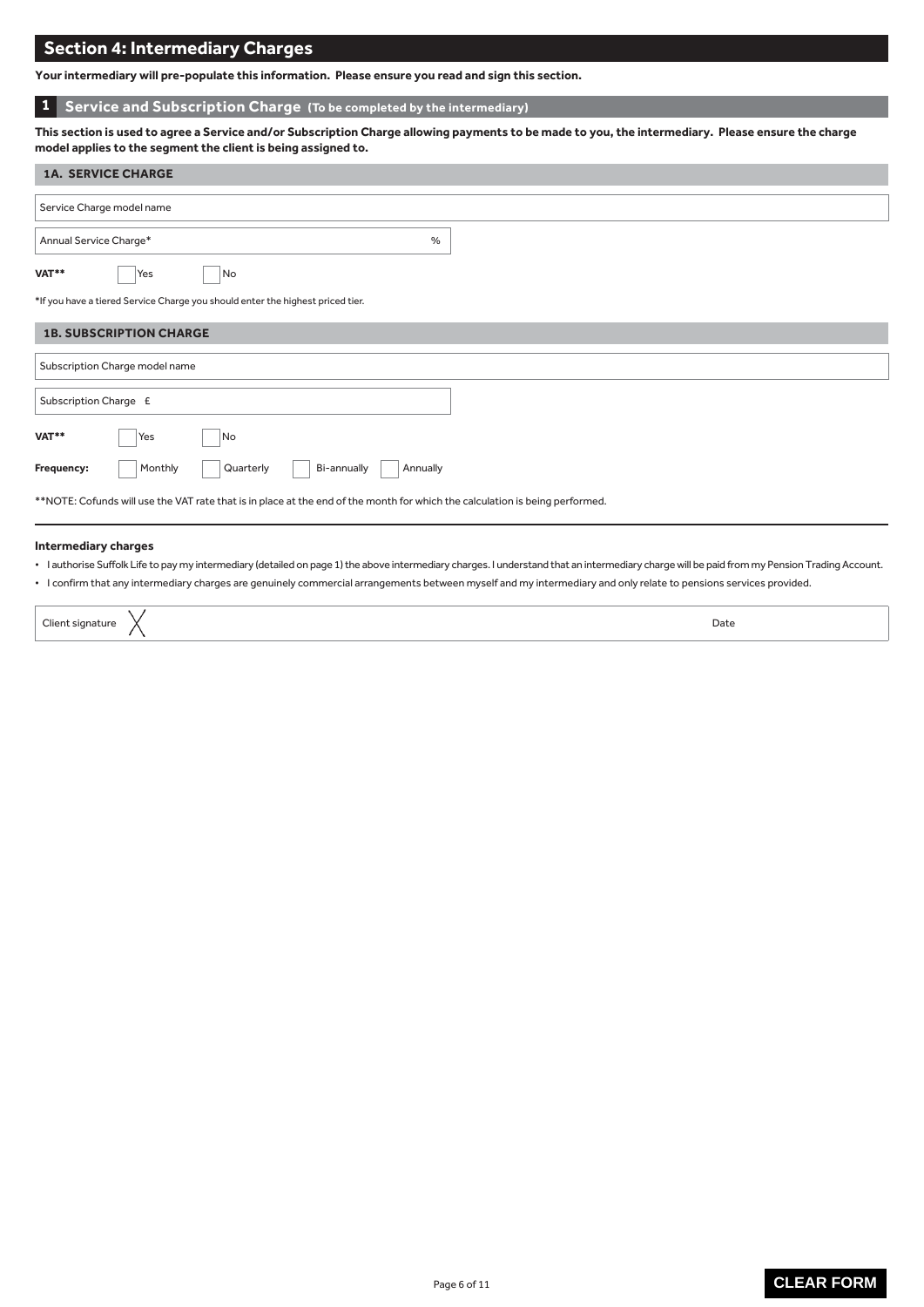# **Section 5: Expression of Wish**

You should complete this form to tell us who you wish to receive benefits from your plan if you die.

If you wish to name more beneficiaries than the spaces allow for, please continue on a separate sheet and attach it to this form.

Please refer to the Terms and Conditions for your plan details of the different ways death benefits may be received.

#### **Declaration 1**

**Please read the declaration before entering details of beneficiaries.**

- On my death, I wish the scheme administrator to pay any benefits from my plan(s) to the beneficiaries, and in the proportion set out below.
- I accept that this is only an expression of my wishes. I understand that whilst the scheme administrator will pay due consideration to those wishes, they have absolute discretion as to the beneficiary(ies) and to the proportions of benefits paid to each beneficiary unless otherwise provided by law.
- I understand that if the scheme administrator chooses a beneficiary who has not been named in Section 2 or 3, drawdown pension is only available in limited circumstances.
- Please tick the box if you wish the widest range of people to be eligible to receive death benefits in the form of drawdown pension. In addition to the following beneficiaries, I nominate for the relevant tax legislation any individual who is eligible to receive a lump sum on my death under the rules of the scheme.
- I understand that I can change the beneficiaries at any time and that the scheme administrator will refer to the last completed form held.

### **Details of Beneficiaries 2**

Percentages in this section should add up to 100%

| <b>Beneficiary 1</b><br>Charity<br>Who is the beneficiary?<br>Individual<br><b>Trust</b>                  | <b>Beneficiary 2</b><br>Who is the beneficiary?<br>Individual<br>Charity<br><b>Trust</b>                                                                                          |  |  |
|-----------------------------------------------------------------------------------------------------------|-----------------------------------------------------------------------------------------------------------------------------------------------------------------------------------|--|--|
| Beneficiary/trust name                                                                                    | Beneficiary/trust name                                                                                                                                                            |  |  |
| Name of trustees (if applicable)                                                                          | Name of trustees (if applicable)                                                                                                                                                  |  |  |
| Address                                                                                                   | <b>Address</b>                                                                                                                                                                    |  |  |
|                                                                                                           |                                                                                                                                                                                   |  |  |
|                                                                                                           |                                                                                                                                                                                   |  |  |
| Postcode                                                                                                  | Postcode                                                                                                                                                                          |  |  |
| Relationship to you                                                                                       | Relationship to you                                                                                                                                                               |  |  |
| Date of birth/trust (if applicable)<br>M M<br>D <sub>D</sub>                                              | Date of birth/trust (if applicable)<br>$\frac{1}{M}$ $\frac{1}{M}$<br>D<br>D                                                                                                      |  |  |
| Registered charity number (if applicable)                                                                 | Registered charity number (if applicable)                                                                                                                                         |  |  |
| Percentage of fund payable to beneficiary<br>$\%$                                                         | Percentage of fund payable to beneficiary<br>$\%$                                                                                                                                 |  |  |
| <b>Beneficiary 3</b><br>Who is the beneficiary?<br>Individual<br>Charity<br><b>Trust</b>                  | <b>Beneficiary 4</b><br>Who is the beneficiary?<br>Individual<br><b>Trust</b><br>Charity                                                                                          |  |  |
| Beneficiary/trust name                                                                                    | Beneficiary/trust name                                                                                                                                                            |  |  |
| Name of trustees (if applicable)                                                                          | Name of trustees (if applicable)                                                                                                                                                  |  |  |
| Address                                                                                                   | Address                                                                                                                                                                           |  |  |
|                                                                                                           |                                                                                                                                                                                   |  |  |
| Postcode                                                                                                  | Postcode                                                                                                                                                                          |  |  |
| Relationship to you                                                                                       | Relationship to you                                                                                                                                                               |  |  |
| Date of birth/trust (if applicable)<br>$\frac{1}{Y}$ $\frac{1}{Y}$ $\frac{1}{Y}$<br>M M<br>D <sub>D</sub> | Date of birth/trust (if applicable)<br>$\frac{1}{M}$ $\frac{1}{M}$ $\frac{1}{N}$<br>$\frac{1}{\gamma}$ $\frac{1}{\gamma}$ $\frac{1}{\gamma}$ $\frac{1}{\gamma}$<br>D <sub>D</sub> |  |  |
| Registered charity number (if applicable)                                                                 | Registered charity number (if applicable)                                                                                                                                         |  |  |
| Percentage of fund payable to beneficiary<br>$\%$                                                         | Percentage of fund payable to beneficiary<br>$\%$                                                                                                                                 |  |  |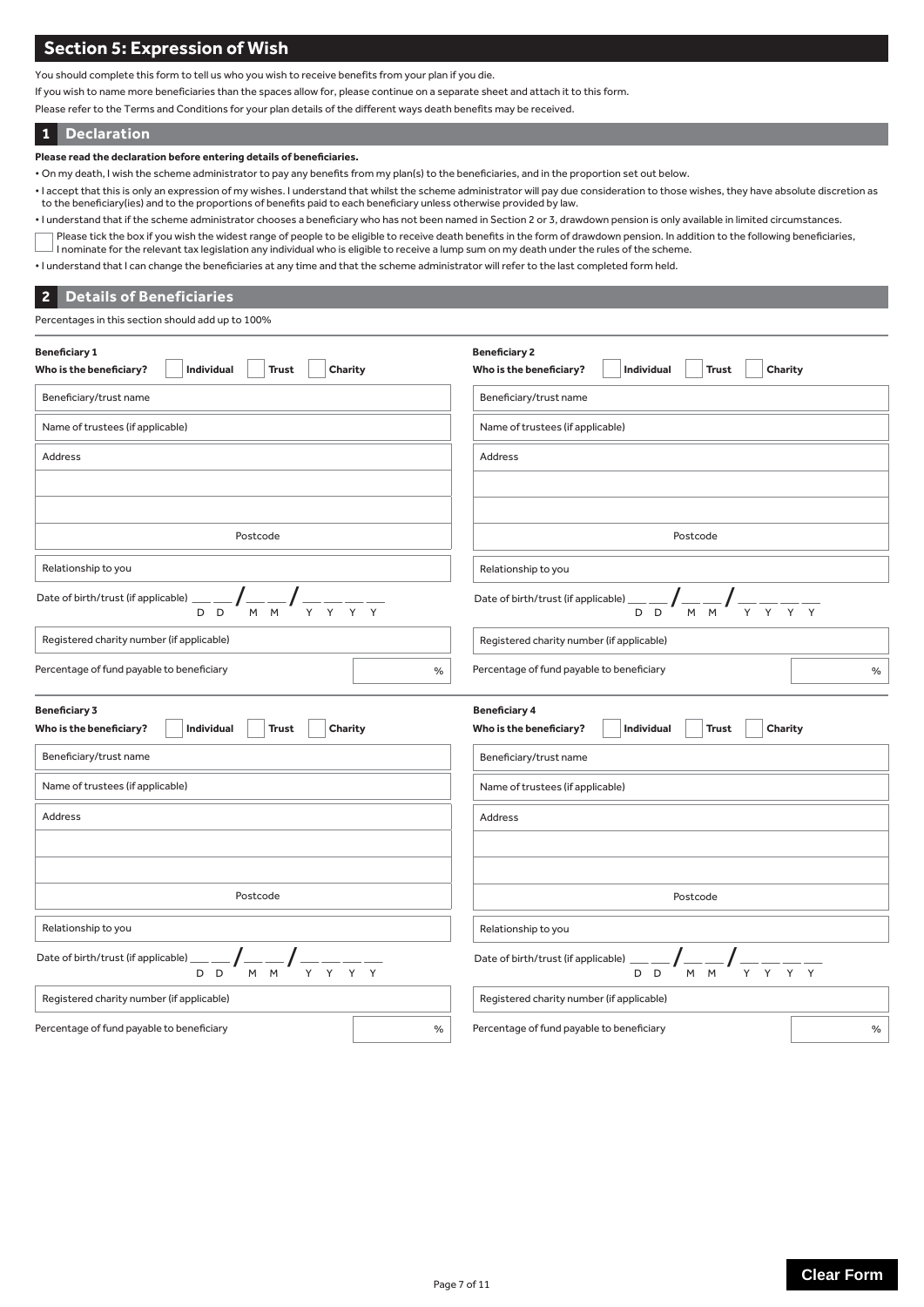# **Section 5: Expression of Wish (Continued)**

# **3 Alternative Beneficiaries**

Please only complete this section if you wish to name alternative beneficiaries where all of the beneficiaries you name in Section 2 either:

a. die before you; or

b. do not wish to receive benefits from your plan (for example, for tax planning purposes).

| The percentages in this section should add up to 100%. |  |
|--------------------------------------------------------|--|
|--------------------------------------------------------|--|

| <b>Beneficiary 1</b>                                                                     | <b>Beneficiary 2</b>                                                                     |  |
|------------------------------------------------------------------------------------------|------------------------------------------------------------------------------------------|--|
| Who is the beneficiary?<br>Individual<br><b>Trust</b><br>Charity                         | Charity<br>Who is the beneficiary?<br>Individual<br><b>Trust</b>                         |  |
| Beneficiary/trust name                                                                   | Beneficiary/trust name                                                                   |  |
| Name of trustees (if applicable)                                                         | Name of trustees (if applicable)                                                         |  |
| Address                                                                                  | Address                                                                                  |  |
|                                                                                          |                                                                                          |  |
| Postcode                                                                                 | Postcode                                                                                 |  |
| Relationship to you                                                                      | Relationship to you                                                                      |  |
| Date of birth/trust (if applicable) __<br>D<br>$\Box$                                    | Date of birth/trust (if applicable)<br>Y<br>M M<br>D<br>D                                |  |
| Registered charity number (if applicable)                                                | Registered charity number (if applicable)                                                |  |
| Percentage of fund payable to beneficiary<br>$\%$                                        | Percentage of fund payable to beneficiary<br>$\%$                                        |  |
| <b>Beneficiary 3</b><br>Who is the beneficiary?<br>Individual<br><b>Trust</b><br>Charity | <b>Beneficiary 4</b><br>Who is the beneficiary?<br>Individual<br><b>Trust</b><br>Charity |  |
| Beneficiary/trust name                                                                   | Beneficiary/trust name                                                                   |  |
| Name of trustees (if applicable)                                                         | Name of trustees (if applicable)                                                         |  |
| <b>Address</b>                                                                           | Address                                                                                  |  |
|                                                                                          |                                                                                          |  |
| Postcode                                                                                 | Postcode                                                                                 |  |
| Relationship to you                                                                      | Relationship to you                                                                      |  |
| Date of birth/trust (if applicable) _<br>M<br>Y<br>D<br>$\Box$<br>M<br>Y                 | Date of birth/trust (if applicable)<br>M<br>Y<br>Y<br>D<br>D<br>M                        |  |
| Registered charity number (if applicable)                                                | Registered charity number (if applicable)                                                |  |
| Percentage of fund payable to beneficiary<br>$\%$                                        | Percentage of fund payable to beneficiary<br>%                                           |  |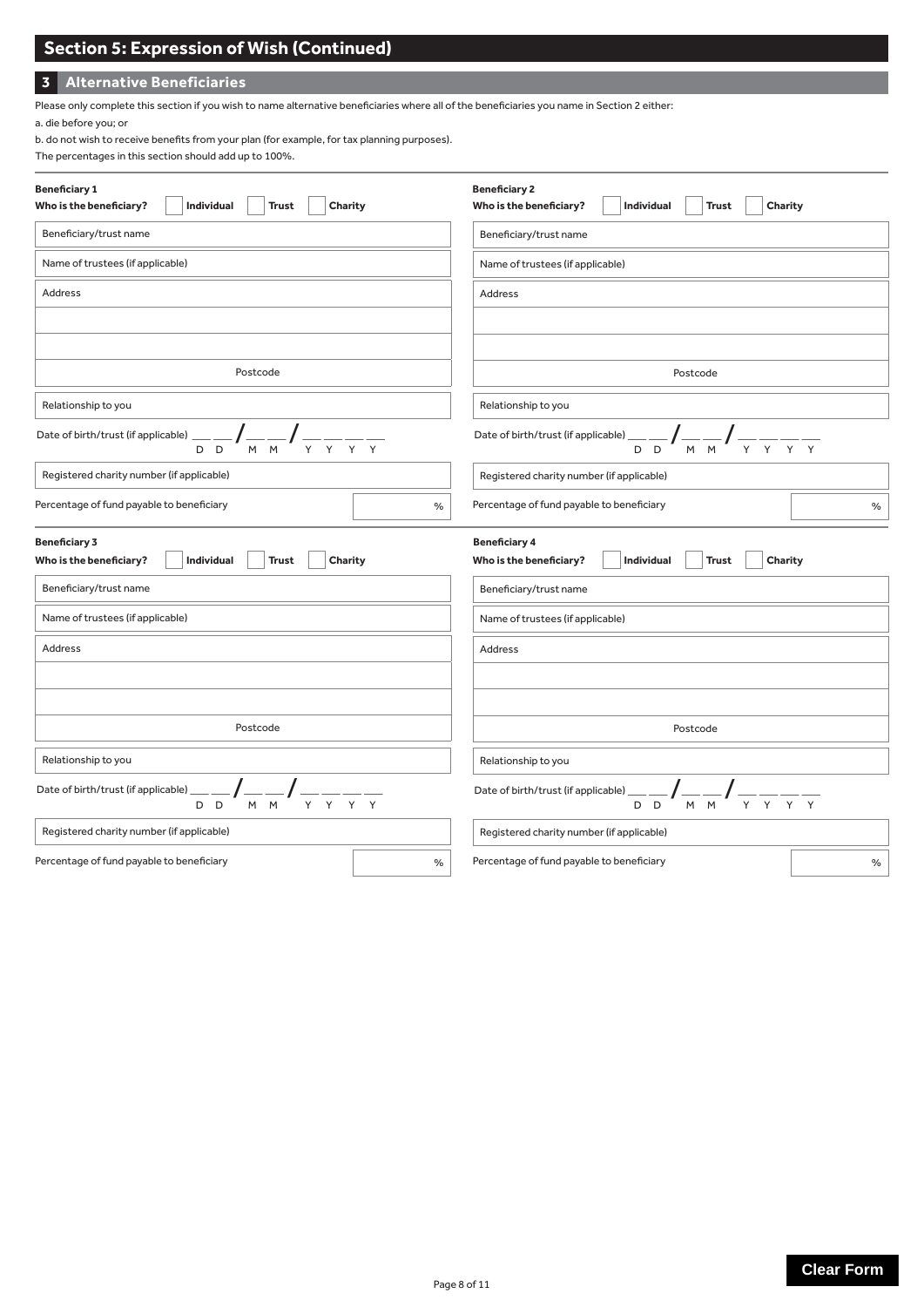# **1 Data Protection Statement (important please read)**

#### **Important please read: Data Protection**

#### **Use of your information:**

Suffolk Life takes your privacy very seriously. Suffolk Life uses the personal information collected through this form and any other information that you provide to them ('your information') for the purposes of:

- 1. Providing you with our products and services and dealing with your enquiries and requests;
- 2. Administering your plan including the payment of benefits;
- 3. Carrying out market research, statistical analysis and customer profiling; and 4. Sending you marketing information (by post, telephone, email or SMS) about their products. Suffolk Life does not share information with third parties for
- marketing purposes. By signing below, you agree to receive the information as described in point 4

above, unless you tell us otherwise by ticking this box

Suffolk Life may need to transfer your information to countries outside the European Economic Area in order to provide our services to you.

### **HM Revenue & Customs Warning**

As an application for a Cofunds Pension Account is also used as an application for tax relief at source, it is a serious offence to make false statements. The penalties are severe. False statements could lead to prosecution. A copy of this application is available from the scheme administrator.

### **2 Declaration**

I request that the benefits described in or arising from this application be provided for me under the Cofunds Pension Account as part of the Suffolk Life Appropriate SIPP Scheme and in consideration of its acceptance I undertake to be bound by the rules of the scheme in force from time to time. A copy of the scheme rules is available on request.

I declare that to the best of my knowledge and belief, once my application is made, the statements made in it (whether in my handwriting or not) are correct and complete.

I understand that the commencement of my plan may be delayed or rejected if this application form is not complete in all respects.

You may undertake a search with a reference agency for the purposes of verifying my identity. To do so, the reference agency may check the details I supply against any particulars on any database (public or otherwise) to which they have access. They may also use my details in the future to assist other companies for verification purposes. A record of the search will be retained as an identity search.

I am aged over 18 years at the point I apply for the Cofunds Pension Account.

I confirm that I have received the Key Features of the Cofunds Pension Account, Cofunds Pension Account Terms and Conditions, Cofunds Pension Account Charges Sheet and a personal illustration. If you do not understand any point then please ask your intermediary or us for further information.

I confirm that I have viewed and read the Fund Key Features, or relevant fund specific information for the investment fund(s) I've chosen, and the Platform Key Information Document.

I confirm that I have viewed, read and agree to be legally bound by the Terms and Conditions of the Cofunds platform and the Terms and Conditions of the Cofunds Pension Account.

I accept that Cofunds or Suffolk Life will correspond with the intermediary who submits my application unless I give written notice to change that intermediary.

I confirm that I will contact Cofunds to amend my application if needed.

#### **Declaration to Suffolk Life**

I promise to accept responsibility in respect of any claims, losses and expenses that Suffolk Life may incur as a result of any incorrect information provided by me in my application or of any failure on my part to comply with any aspect of my application. I confirm that I am not a citizen of the United States of America.

I authorise Suffolk Life and Cofunds to accept investment and all other instructions in relation to my pension from my intermediary.

I confirm that my total gross contributions to all registered pension schemes in respect of which I am entitled to tax relief will not exceed the higher of £3,600 or 100% of my relevant UK earnings.

I accept that Suffolk Life is not responsible for checking whether I have triggered the money purchase annual allowance before accepting contributions in excess of the limit, which is currently £10,000.

I confirm that I am a UK resident.

I agree to the use of my information as set out above.

| Client name                  |
|------------------------------|
| Client signature $\bigtimes$ |
| Date                         |
|                              |

#### **Disclosures:**

Suffolk Life will disclose your information to other companies within the Suffolk Life group of companies, banks, regulatory bodies, law enforcement agencies, the current and future owners of our business and suppliers Suffolk Life engage to process data on their behalf.

To protect you and us from financial crime, Suffolk Life may need to confirm your identity from time to time. We may do this by using reference agencies to search sources of information about you (an identity search). This will not affect your credit rating. If this search fails, Suffolk Life may ask you for documents to confirm your identity.

#### **Access:**

You have the right to ask for a copy of your information in return for payment of a small fee. To obtain a copy of your information, please write to Suffolk Life, 153 Princes Street, Ipswich, IP1 1QJ.

I understand that this declaration, once complete, will be submitted to Cofunds together with the application form completed by my intermediary, documents which will together constitute my application to Suffolk Life Pensions Limited as administrator of the Cofunds Pension Account.

I understand that the contract between myself and Suffolk Life Pensions Limited will be effective once Suffolk Life Pensions Limited have established my Cofunds Pension Account and have issued a Confirmation Schedule to me.

I have supplied the information necessary to submit my application for a Cofunds Pension Account through my appointed financial intermediary. I understand that:

- Suffolk Life will send a Confirmation Schedule containing this information and send it to me in order for me to check its accuracy;
- I have a period of 30 days from the date I receive the Confirmation Schedule to advise Cofunds of any errors or omissions. Once the 30 day period has passed, the Confirmation Schedule will be deemed accurate;
- I will notify Cofunds if I do not receive the Confirmation Schedule once my Cofunds Pension Account has been established. This will be received shortly after I receive the cancellation notice;
- I can at any time request confirmation of the details held by Suffolk Life or Cofunds in relation to my pension.

I consent to information regarding my Cofunds Pension Account (including my personal data) being disclosed to my intermediary orally, in writing (including by email) or via the Cofunds secure portal.

I undertake to inform Suffolk Life in writing (within 30 days) if:

- I cease to be a UK resident or change my country of residency;
- There is a change in my permanent residential address;
- I lose or give up the right to enhanced or fixed protection.
- If I am not intending to immediately take benefits from all of my plan:
- I contribute on aggregate more than 100% of my relevant UK earnings to this and any other registered pension scheme in any tax year;
- I cease to have relevant UK earnings;
- I begin to have relevant UK earnings again; or
- There is a change in my employment status.

I undertake to cease making contributions once I reach age 75.

#### **Fund Sale Instruction**

I confirm that my intermediary has explained to me whether a Fund Sale Instruction applies to the segment linked to my investment. If a Fund Sale Instruction applies to the segment linked to my investment, I accept and agree that funds will be sold to settle any outstanding fees and charges which have accrued prior to this date and all fees and charges payable hereafter.